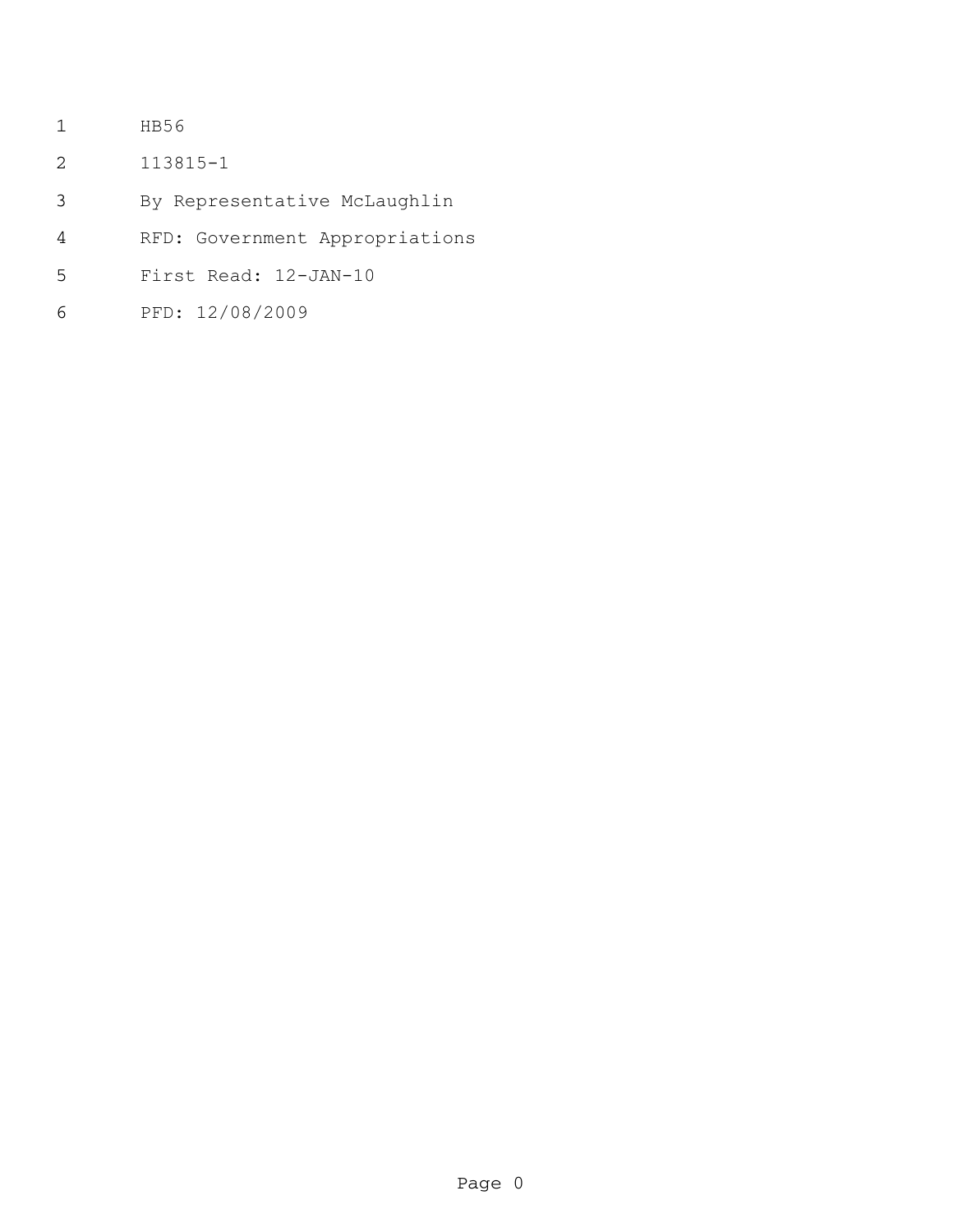113815-1:n:07/15/2009:FC/aw LRS2009-3513 SYNOPSIS: This bill would create an additional circuit judgeship, designated Circuit Judgeship Number 3, in the Twenty-seventh Judicial Circuit comprised of Marshall County. This bill would make the additional circuit judgeship conditional upon the adoption of a resolution by the county commission to provide the necessary funding for compensation and benefits for the judge and certain employees for the first 12 months. This bill would provide for the election of the judge at the 2012 general election. A BILL 21 TO BE ENTITLED 22 AN ACT To provide for an additional circuit judgeship in the Twenty-seventh Judicial Circuit comprised of Marshall County; and to provide for the election of the judge under certain conditions.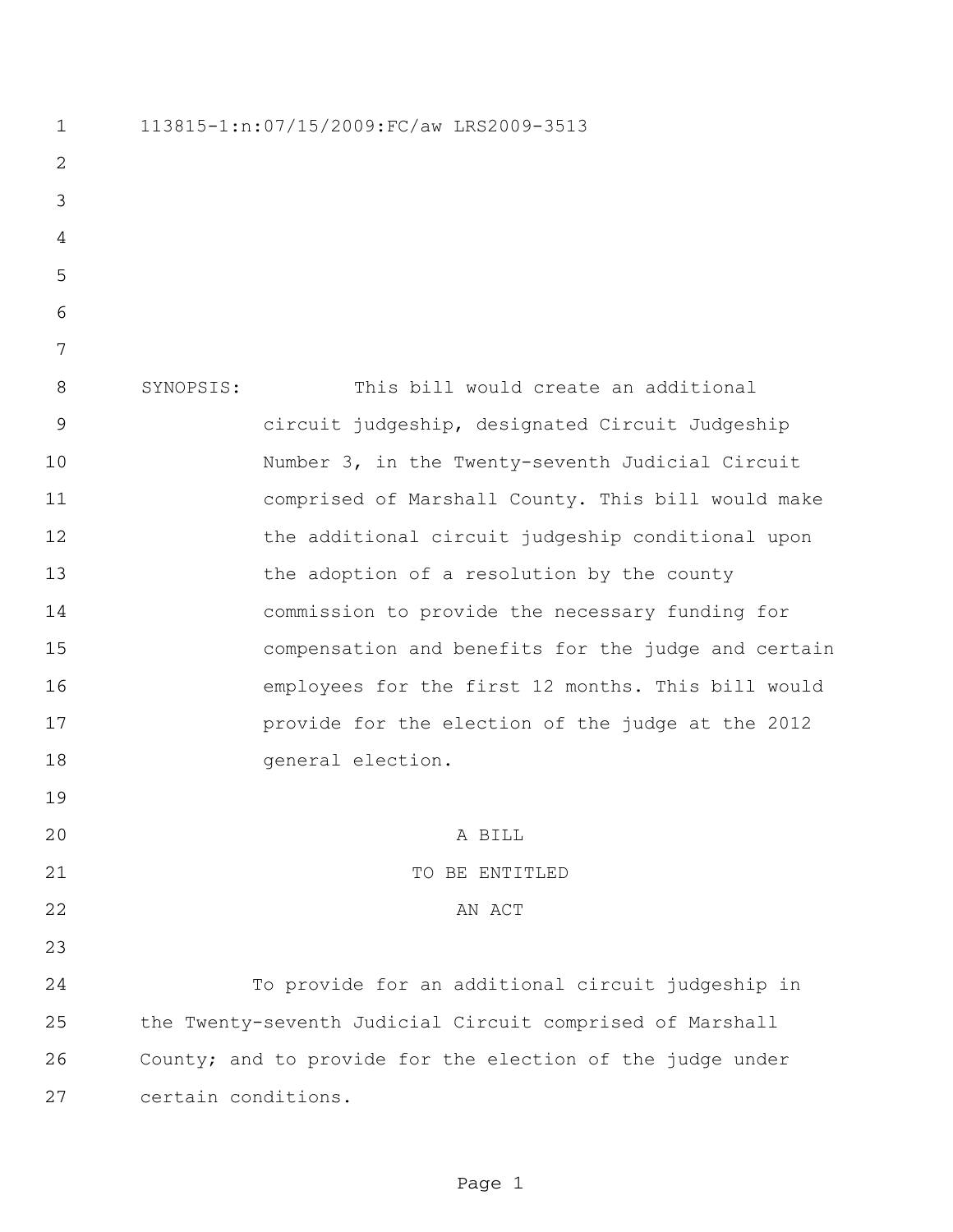## BE IT ENACTED BY THE LEGISLATURE OF ALABAMA:

 Section 1. There is created an additional circuit judgeship for the Twenty-seventh Judicial Circuit which shall be designated Circuit Judgeship Number 3. The additional judgeship is conditioned upon adoption of a resolution by the Marshall County Commission to provide the necessary funding for the first 12 months for compensation and benefits of the 8 judge filling the additional circuit judgeship, a judicial assistant, and a court reporter for the judge .

 Section 2. (a) Circuit Judgeship Number 3 shall be filled at the general election held in November 2012, provided the judgeship has been precleared under Section 5 of the Voting Rights Act of 1965, 42 U.S.C. §1973c and the Marshall County Commission has adopted a resolution pursuant to Section 1.

 (b) The first judge elected to the additional circuit judgeship pursuant to this act shall serve for a six-year term, holding office from the first Monday following the second Tuesday in January after the general election at which that judge is elected.

 (c) The judge elected to the additional circuit judgeship pursuant to this act shall have and shall exercise all the jurisdiction, power, rights, and authority and shall possess all of the qualifications, perform all of the duties, and shall be subject to all of the responsibilities and duties of the office to which other circuit judges are subject.